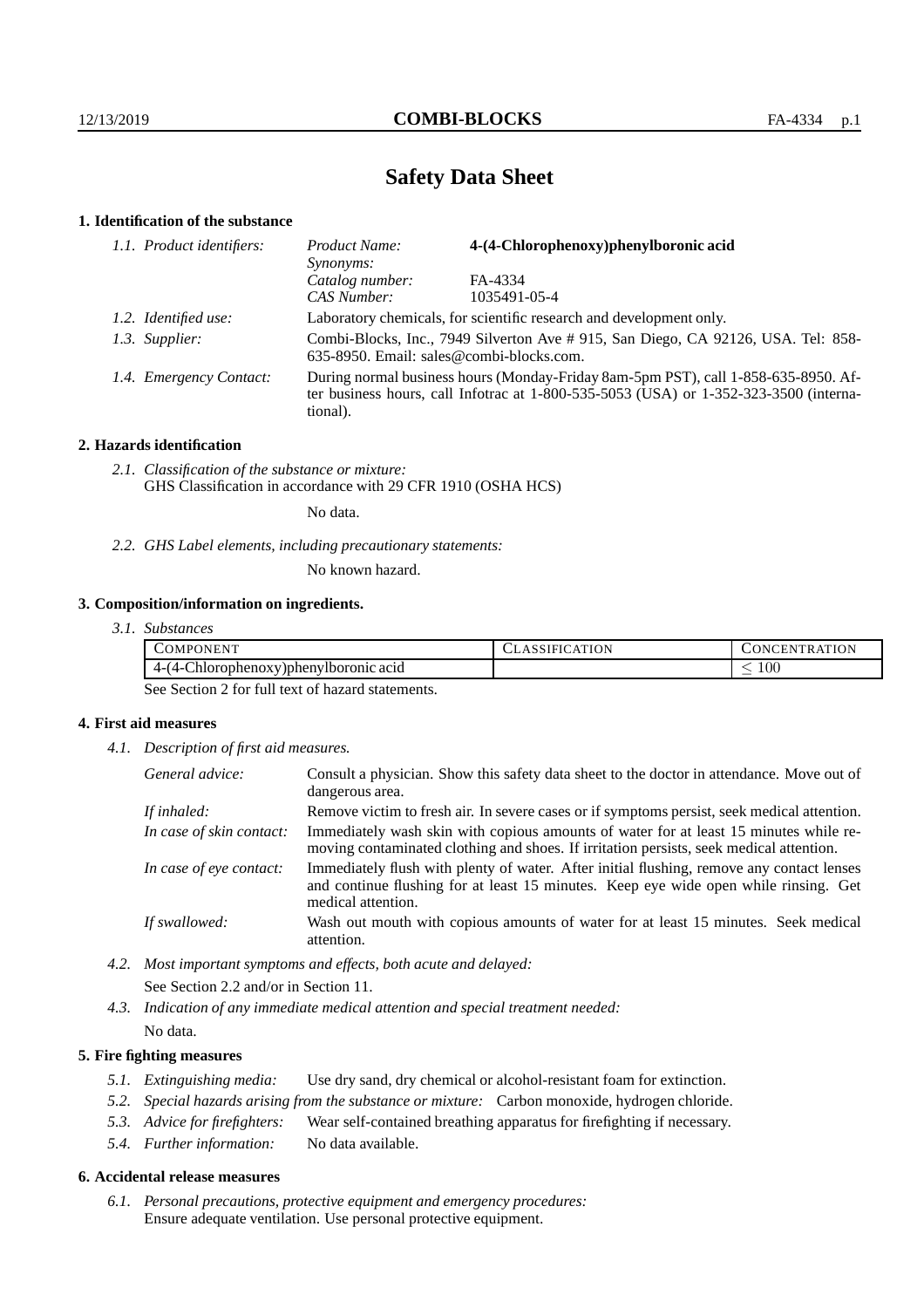| 6.2. Environmental precautions:                                                                                                                                                                                                                            |                                                                                                                                                                                        |                                                                                                                                                                                                                                                                            |  |  |  |
|------------------------------------------------------------------------------------------------------------------------------------------------------------------------------------------------------------------------------------------------------------|----------------------------------------------------------------------------------------------------------------------------------------------------------------------------------------|----------------------------------------------------------------------------------------------------------------------------------------------------------------------------------------------------------------------------------------------------------------------------|--|--|--|
|                                                                                                                                                                                                                                                            | Should not be released into the environment. See Section 12 for additional ecological information.                                                                                     |                                                                                                                                                                                                                                                                            |  |  |  |
|                                                                                                                                                                                                                                                            |                                                                                                                                                                                        | 6.3. Methods and materials for containment and cleaning up:                                                                                                                                                                                                                |  |  |  |
|                                                                                                                                                                                                                                                            |                                                                                                                                                                                        | Sweep up or vacuum up spillage and collect in suitable container for disposal.                                                                                                                                                                                             |  |  |  |
| 6.4. Reference to other sections:                                                                                                                                                                                                                          |                                                                                                                                                                                        |                                                                                                                                                                                                                                                                            |  |  |  |
|                                                                                                                                                                                                                                                            | Refer to protective measures listed in Sections 8 and 13.                                                                                                                              |                                                                                                                                                                                                                                                                            |  |  |  |
|                                                                                                                                                                                                                                                            | 7. Handling and storage                                                                                                                                                                |                                                                                                                                                                                                                                                                            |  |  |  |
|                                                                                                                                                                                                                                                            |                                                                                                                                                                                        | 7.1. Precautions for safe handling: Avoid contact with skin and eyes. Avoid inhalation of vapour or mist. Keep away<br>from sources of ignition - No smoking. Take measures to prevent the build up of electro-<br>static charge. For precautions see section 2.2.         |  |  |  |
| 7.2. Conditions for safe storage, including any incompatibilities: Store refrigerated. Keep container tightly closed in<br>a dry and well-ventilated place. Containers which are opened must be carefully resealed<br>and kept upright to prevent leakage. |                                                                                                                                                                                        |                                                                                                                                                                                                                                                                            |  |  |  |
|                                                                                                                                                                                                                                                            | 7.3. Specific end use(s):                                                                                                                                                              | Laboratory chemicals, for scientific research and development only.                                                                                                                                                                                                        |  |  |  |
|                                                                                                                                                                                                                                                            | 8. Exposure Controls / Personal protection                                                                                                                                             |                                                                                                                                                                                                                                                                            |  |  |  |
|                                                                                                                                                                                                                                                            | 8.1. Control parameters:                                                                                                                                                               |                                                                                                                                                                                                                                                                            |  |  |  |
|                                                                                                                                                                                                                                                            | Components with workplace control parameters: Contains no substances with occupational exposure limit values.                                                                          |                                                                                                                                                                                                                                                                            |  |  |  |
|                                                                                                                                                                                                                                                            | 8.2. Exposure controls:                                                                                                                                                                |                                                                                                                                                                                                                                                                            |  |  |  |
|                                                                                                                                                                                                                                                            | Appropriate engineering controls: Ensure that eyewash stations and safety showers are close to the workstation<br>location. Ensure adequate ventilation, especially in confined areas. |                                                                                                                                                                                                                                                                            |  |  |  |
|                                                                                                                                                                                                                                                            | Personal protective equipment:                                                                                                                                                         |                                                                                                                                                                                                                                                                            |  |  |  |
|                                                                                                                                                                                                                                                            | Eye/face protection:                                                                                                                                                                   | Wear appropriate protective eyeglasses or chemical safety goggles as described by OSHA's<br>eye and face protection regulations in 29 CFR 1910.133 or European Standard EN166.                                                                                             |  |  |  |
|                                                                                                                                                                                                                                                            | Skin protection:                                                                                                                                                                       | Handle with gloves. Gloves must be inspected prior to use. Use proper glove removal<br>technique (without touching glove's outer surface) to avoid skin contact with this product.<br>Dispose of contaminated gloves after use in accordance with applicable laws and good |  |  |  |

laboratory practices. Wash and dry hands Body Protection: Complete suit protecting against chemicals, Flame retardant antistatic protective clothing., The type of protective equipment must be selected according to the concentration and amount of the dangerous substance at the specific workplace.

Respiratory protection:

Control of environmental exposure: Prevent further leakage or spillage if safe to do so. Do not let product enter drains.

# **9. Physical and chemical properties**

*9.1. Information on basic physical and chemical properties*

| (a)                        | Appearance:                                   | No data  |
|----------------------------|-----------------------------------------------|----------|
| (b)                        | Odour:                                        | No data  |
| (c)                        | Odour Threshold:                              | No data  |
| (d)                        | pH:                                           | No data  |
| (e)                        | Melting point/freezing point:                 | No date. |
| (f)                        | Initial boiling point and boiling range:      | No data  |
| (g)                        | Flash point:                                  | No data  |
| (h)                        | Evaporatoin rate:                             | No data  |
| (i)                        | Flammability (solid, gas):                    | No data  |
| (j)                        | Upper/lower flammability or explosive limits: | No data  |
| $\left( k\right)$          | Vapour pressure:                              | No data  |
| $\left( \mathrm{l}\right)$ | Vapour density:                               | No data  |
| (m)                        | Relative density:                             | No data  |
| (n)                        | Water solubility:                             | No data  |
| $\circ$                    | Partition coefficient: n-octanol/water:       | No data  |
| (p)                        | Auto-ignition:                                | No data  |
| (q)                        | Decomposition temperature:                    | No data  |
| (r)                        | Viscosity:                                    | No data  |
| (s)                        | Explosive properties:                         | No data  |
| (t)                        | Oxidizing properties:                         | No data  |